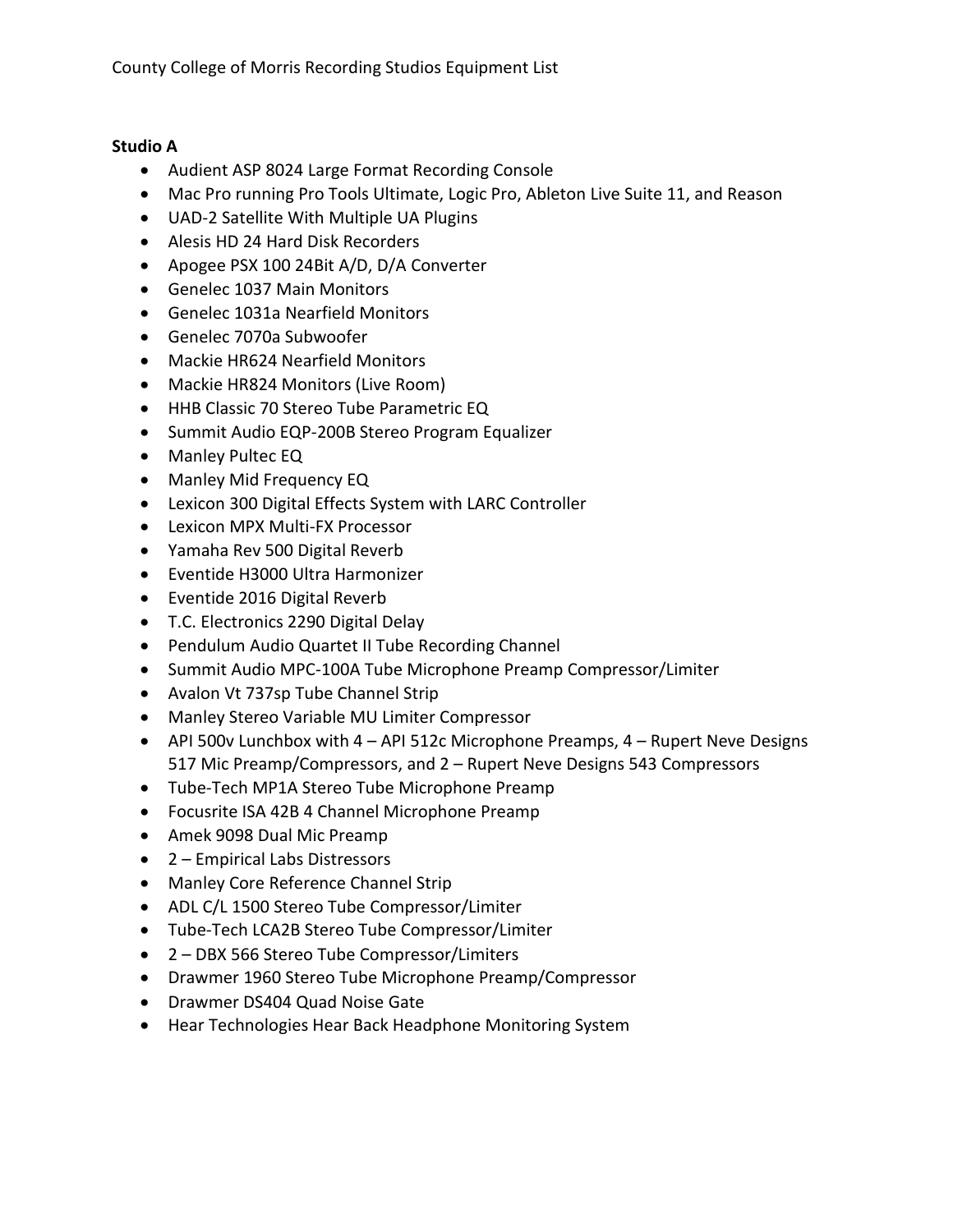## **Studio B**

- Audient ASP 8024 Large Format Recording Console
- Mac Pro running Pro Tools Ultimate, Logic Pro, Ableton Live Suite 11, and Reason
- UAD-2 Satellite With Multiple UA Plugins
- Alesis HD 24 Hard Disk Recorder
- Apogee PSX 100 24Bit A/D, D/A Converter
- Genelec 1037 Main Monitors
- Genelec 1030a Nearfield Monitors
- Mackie HR824 Nearfield Monitors
- Summit Audio EQP-200B Stereo Program Equalizer
- Manley Pultec EQ
- Manley Mid Frequency EQ
- Lexicon 300 Digital Effects System
- Lexicon MPX Multi-FX Processor
- Yamaha Rev 500 Digital Reverb
- Eventide H3000 Ultra Harmonizer
- Eventide 2016 Digital Reverb
- Pendulum Audio Quartet II Tube Recording Channel
- Summit Audio MPC-100A Tube Microphone Preamp Compressor/Limiter
- Manley Stereo Variable MU Limiter Compressor
- API 3124+ Microphone Preamp
- Tube-Tech MP1A Stereo Tube Microphone Preamp
- Presonus M80 8 Channel Microphone Preamp
- Focusrite ISA 42B 4 Channel Microphone Preamp
- Amek 9098 Dual Mic Preamp
- 2 Empirical Labs Distressors
- Manley Core Reference Channel Strip
- ADL C/L 1500 Stereo Tube Compressor/Limiter
- Tube-Tech LCA2B Stereo Tube Compressor/Limiter
- DBX 566 Stereo Tube Compressor/Limiters
- Drawmer 1960 Stereo Tube Microphone Preamp/Compressor
- Drawmer DS404 Quad Noise Gate
- Hear Technologies Hear Back Headphone Monitoring System

Mixing/Editing Suite

- Avid S6 Digital Controller
- Mac Pro with Pro Tools Ultimate, Logic Pro, Ableton Live Suite II, and Reason
- UAD-2 Satellite With Multiple UA Plugins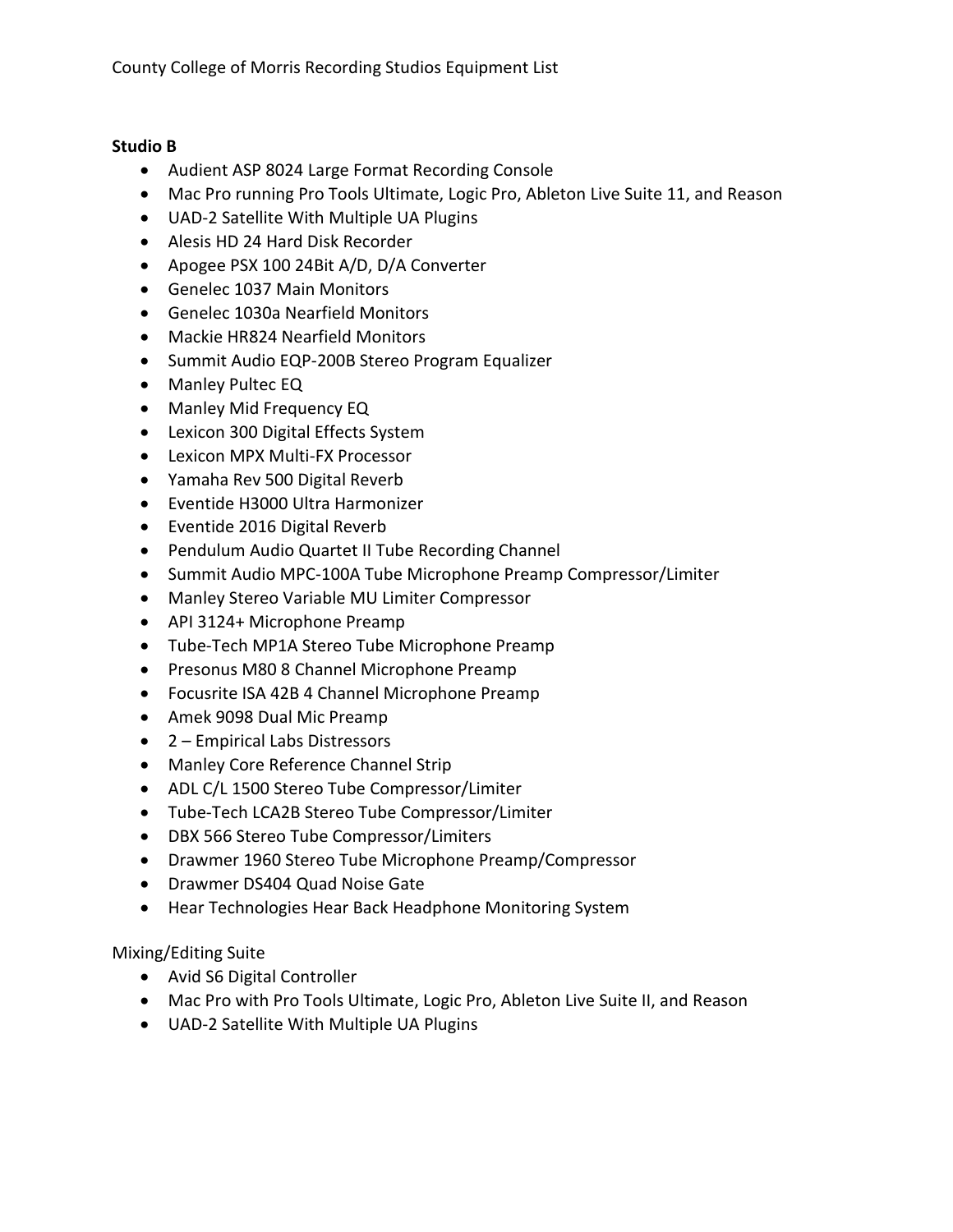County College of Morris Recording Studios Equipment List

## **Microphones**

- 4 Neumann U87
- 4 Neumann km184
- Neumann TLM 103
- Neumann M147 Tube Condenser
- Neumann U47 FET Condenser
- Telefunken AR70 Stereo Tube Condenser
- AEA R88 Stereo Ribbon Microphone
- Peluso 22 25 1 Tube Condenser
- 2 Lawson L47 Tube Condenser
- 2 AKG C12 VR Tube Condenser
- $\bullet$  5 AKG C414
- $\bullet$  2 AKG C451
- $\bullet$  2 AKG D112
- 2 Audio Technica 4033
- 2 Earthworks QTC-1 Omni Condenser
- 2 Earthworks QTC 50 Omni Condenser
- 2 Coles 4038 Ribbon
- 2 Royer R121 Ribbon
- 2 Royer R122 Active Ribbon
- 2 Beyer m160 Ribbon
- 2 Woodpecker Active Ribbon
- 2 Studio Projects LSD-2 Stereo Microphone
- 2 Shure KSM 44 Condenser Microphones
- 1 Shure SM7
- 8 Shure SM57s
- 2 Shure Beta 57a
- 8 Shure Beta 58a
- 2 Shure SM81
- 2 Shure Beta 52
- 1 Shure Green Bullet
- 6 Sennheiser 421
- $\bullet$  2 Crown PZM 300
- DPA 4099P Piano Mics
- DPA 4099G Guitar Mic
- DPA 4099B Bass Mic
- DPA 4099S Saxaphone Mic
- 2 ADL Stereo Tube D.I. Boxes
- DW Moon Mic